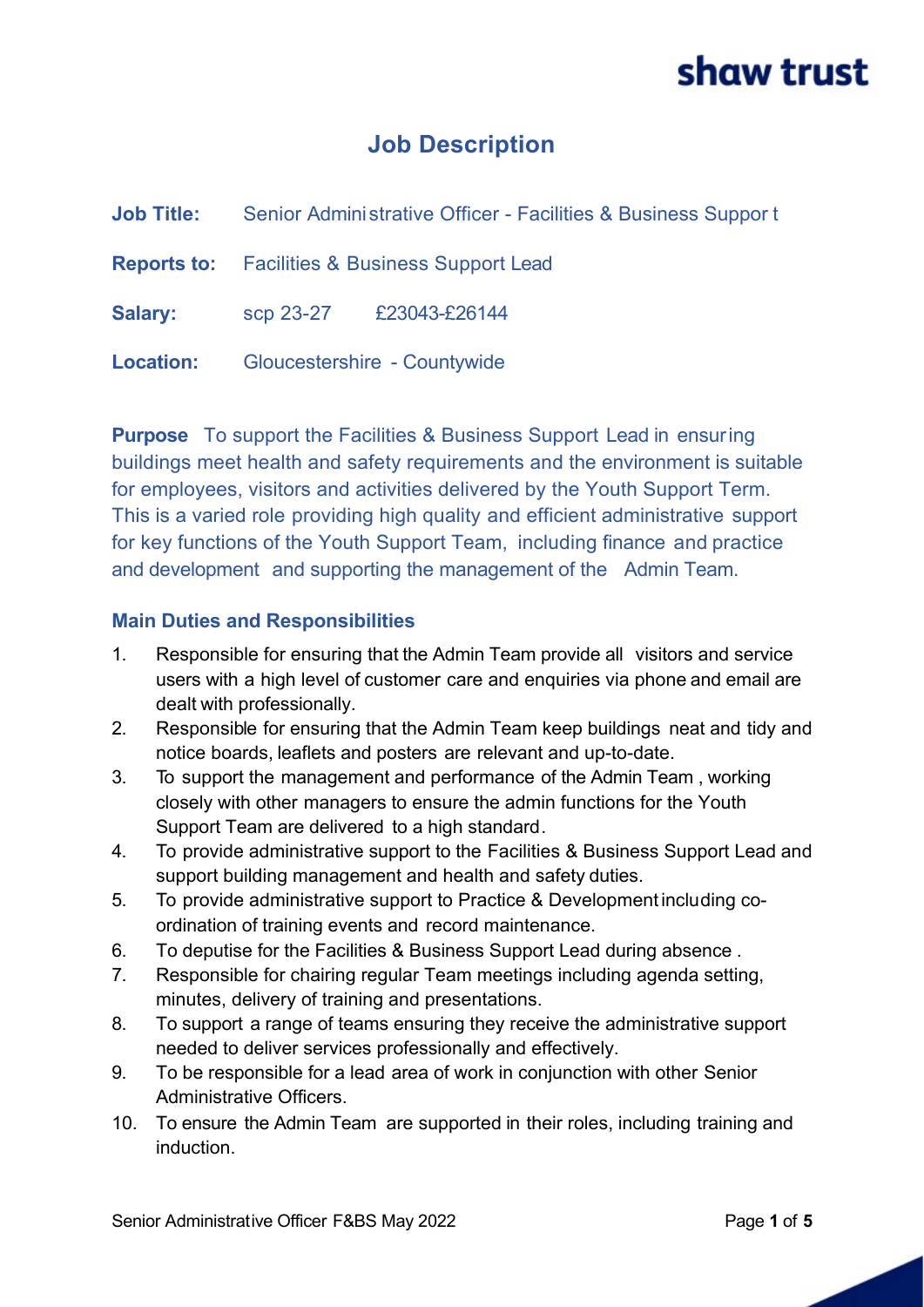- 11. To be office-based 100% of the time unless the line manager has agreed that working from home is beneficial in order to complete a specific task.
- 12. To ensure there is sufficient Admin cover at all times and to provide cover for senior colleagues and administrators at locations other than the allocated work base when required.
- 13. To develop administrative procedures in line with business needs considering external requirements and standards.
- 14. To be responsible for the accurate input and monitoring of data onto client databases.
- 15. Create and maintain recording systems, including the monitoring and reporting of statistics.
- 16. To provide finance support including on-line shopping, creating and processing purchase orders, client payments, operating a petty cash tin, submitting returns and budget monitoring.
- 17. To facilitate meetings and events including; minute taking, agenda and report preparation, booking meeting rooms and venues and sending meeting invitation letters and emails.
- 18. To keep up-to-date with relevant training in systems, processes and appropriate customer service practices.
- 19. Other duties commensurate with the level and nature of the post and at the direction of the line manager.

#### **Other**

- 1. To undertake any further training as identified in the Shaw Trust review procedures.
- 2. Ensure that safe working practices are followed in respect of COSHH and other Risk Assessment control measures.
- 3. Employees must comply with the provisions of 'The Health and Safety at Work Act 1974' and must take reasonable care for the health and safety of themselves and of other persons who may be affected by their acts of omissions whilst at work. Employees are also required to co-operate with their employer to enable them to perform or comply with any statutory provisions. The Trust's efforts to promote a safe and healthy working environment can only succeed with the full co-operation of its employees.
- 4. To understand, comply with and promote Shaw Trust's safeguarding policy and procedures. It is the responsibility of all employees to make the working environment safe and secure for all. Everyone must adhere to the 5 Rs in relation to possible abuse: Recognition, Response, Reporting, Recording and Referral. The Trust can only ensure its dedication to the protection of vulnerable people with the full cooperation of its employees.
- 5. The Trust has a Diversity and Inclusion Policy and it is the responsibility of all staff to comply with this. The key responsibilities for staff under this Policy are set out in the Trust Code of Conduct.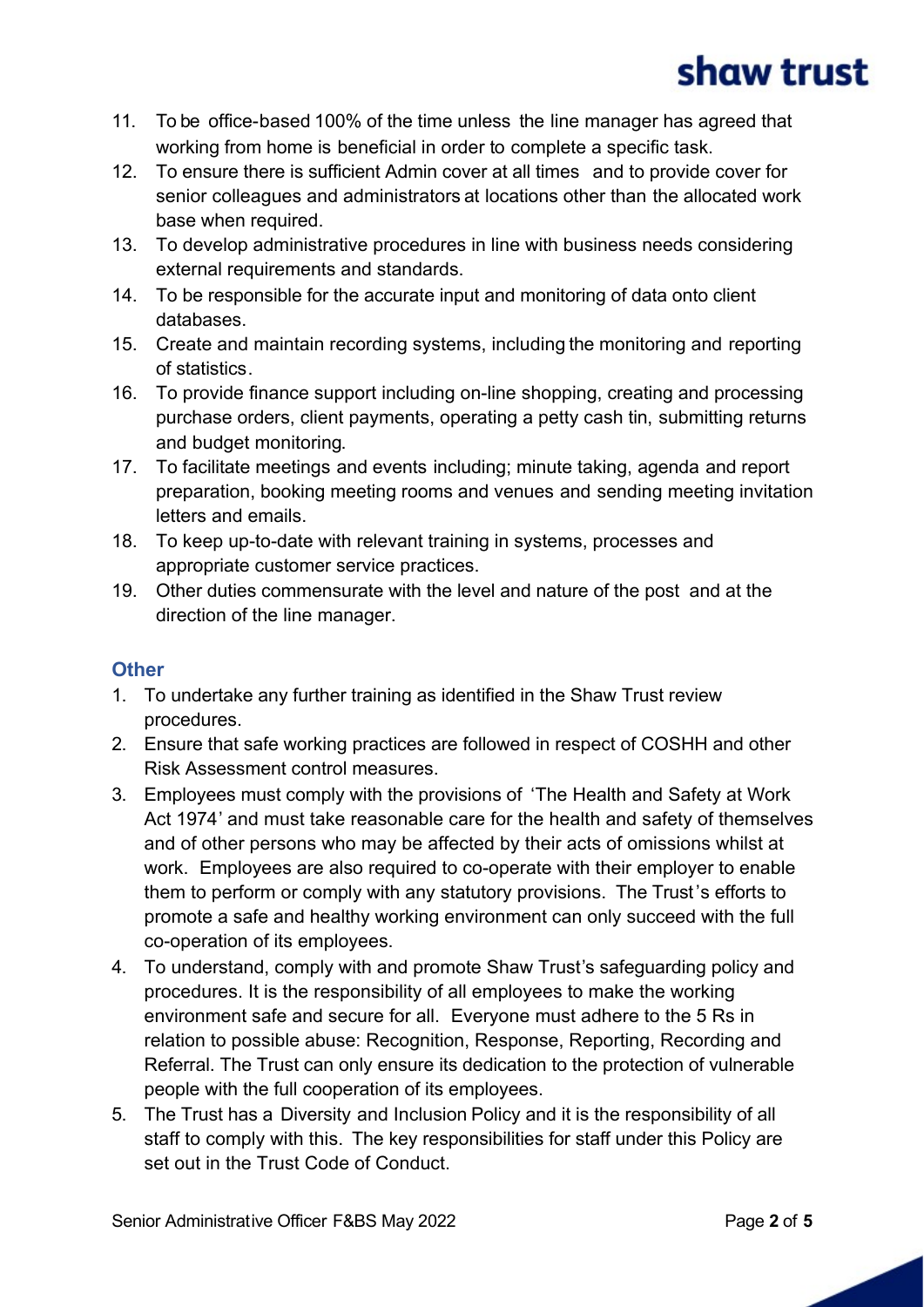- 6. To maintain the confidentiality about clients, staff and other Trust business. The work is of a confidential nature and information gained must not be communicated to other persons except in the recognised course of duty. The post holder must meet the requirements of the Data Protection Act at all times.
- 7. To maintain awareness of risk and to take personal responsibility for ensuring that the Trust is not unnecessarily exposed to risk. To report any issues or concerns relating to risk and the effectiveness of the Trust 's risk management arrangements.
- 8. Be aware of, promote and implement Shaw Trust's Risk, Quality and Information Security Management Systems.
- 9. To report to line manager, or other appropriate person, in the event of awareness of bad practice.
- 10. Recycle and manage energy within your environmentin line with Shaw Trust's Strategic aim to adopt green approaches and become carbon neutral.

This job description is intended to provide a broad outline of the main duties and responsibilities only. The post holder will need to be flexible in developing the role in conjunction with the line manager. The post holder may be asked to carry out any other delegated duty or task that is in line with their post.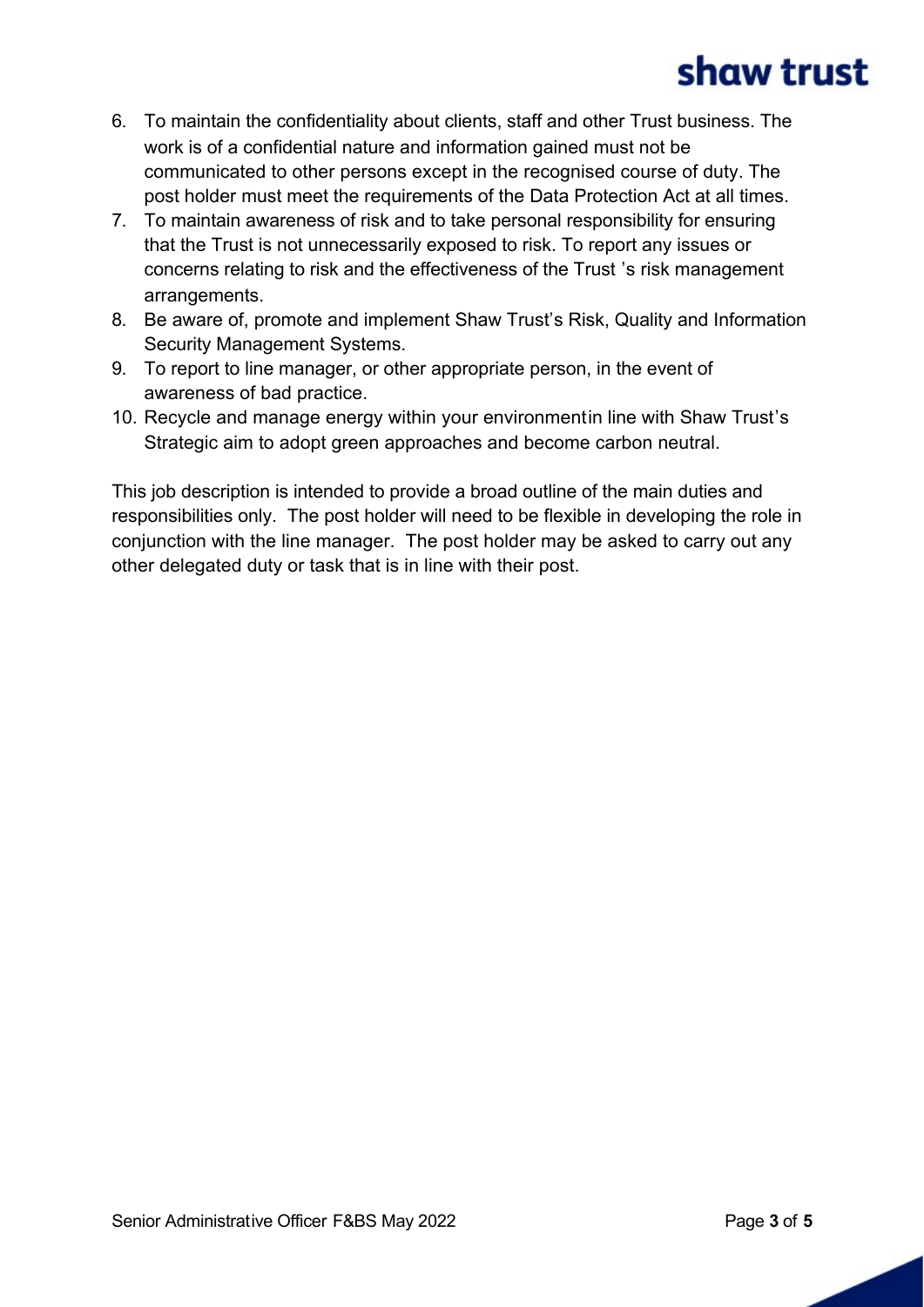#### **Person Specification Senior Administrative Officer – Facilities & Business Support** (E=Essential D=Desirable) **SKILLS AND CORE COMPETENCIES Technical competency (qualifications and training)** · NVQ 3 in Business Administration or an appropriate equivalent qualification (E) · Educated to GCSE level in Mathematics and English at C or above or equivalent (E) · Demonstrable evidence of Continuing Professional Development (E) **Experience** · Experience of providing services to young people ( D) · Experience of providing administrative support and identifying priorities to meet the demands of a busy office (E) • Experience of facilities and health and safety management (D) • Experience of internal and external partnership working (D) · Demonstrable experience of successfully working to targets (D) · Experience with improving systems and processes (E) · Experience of managing staff and performance management procedures (E) **Skills and Attributes** · Excellent IT skills, including familiarity with Microsoft Office software and previous experience of working with databases (E) · Excellent verbal and written skills and ability to communicate concisely and effectively (E) · Demonstrable experience of providing excellent customer service skills and experience of managing difficult customers effectively (E) • Understanding of our client group and the barriers our clients may face (D) · Understanding of data protection and information security (E) · Have a positive attitude with an adaptable approach to challenges and change (E) • Able to meet deadlines (E) · Excellent attention to detail (E) · Ability to travel across Gloucestershire as required to support other areas of the business (E)